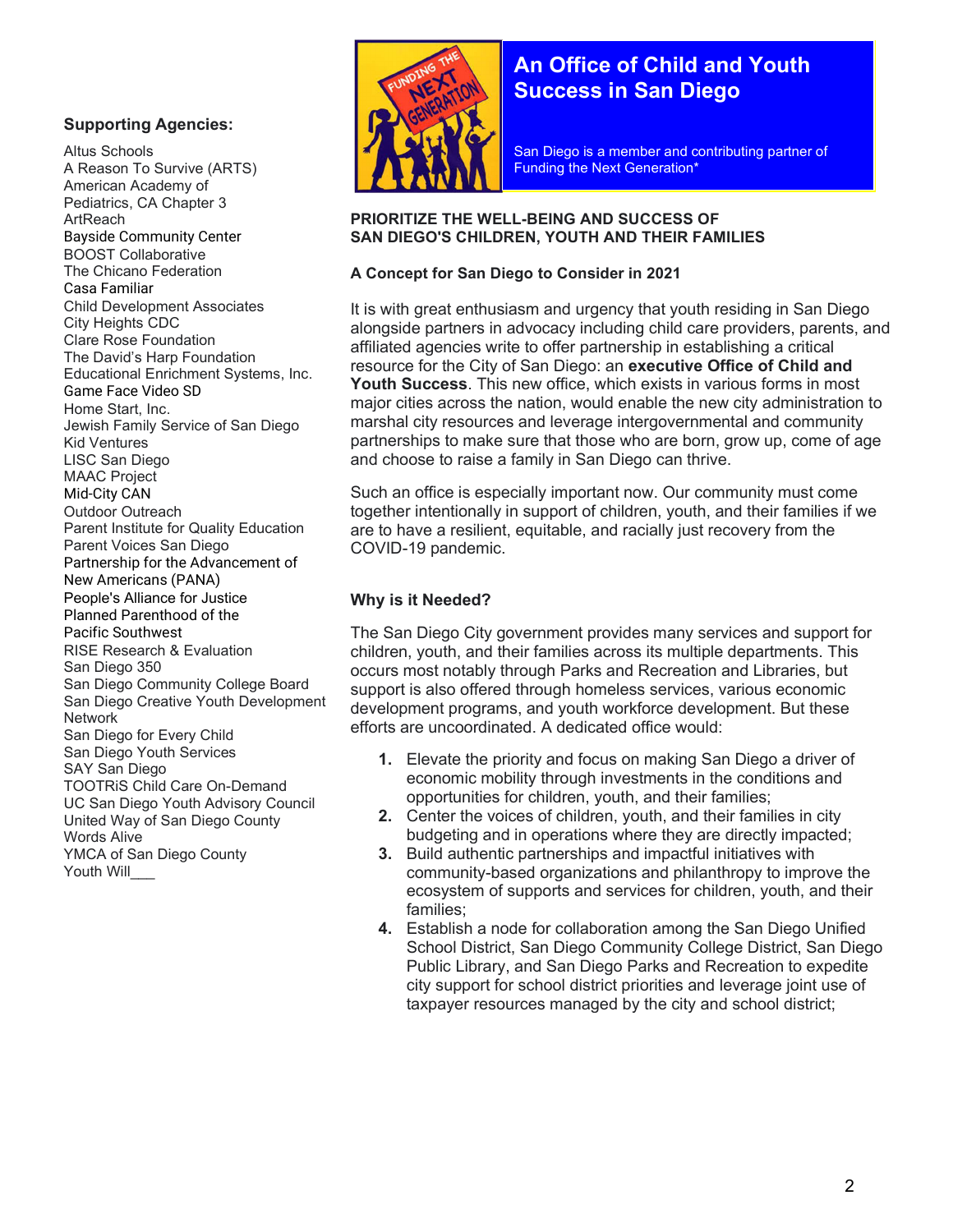- 5. Ensure that the City is competitive for federal and state funding opportunities for children, youth, and their families with entities such as the National League of Cities;
- 6. Facilitate changes in policies and benefits to make San Diego an exemplar family-friendly employer; and
- 7. Drive changes in long-term bottom-line metrics of child, youth, and family success, such as increased child care availability, quality, and affordability; reduced family housing insecurity; reduced child poverty; increased food security; increased youth employment; increased college matriculation and graduation; and increased women's labor force participation.
- 8. Help shape the City's response to COVID-19's disproportionately negative health and economic impacts on San Diego's Black, Latinx, Indigenous, and other Communities of Color.

## What It Could Look Like?

San Diego will be supported in the establishment of this office by technical assistance from the National League of Cities and other national organizations, but our version of the Office must reflect our community and our priorities. We anticipate the following features of the Office of Child and Youth Success:

1. Functions: The Office will be a node for planning, coordination, and community participation. The planning function will be the emphasis for the first year, as the Office would lead four major planning efforts: (1) a community design process that engages diverse voices, including and especially black, brown and indigenous community members, to build a vision for the Office; (2) a catalog of existing City functions, programs and supports for children, youth, and their families; (3) a Child and Youth Success Plan for San Diego; and (4) a partnership plan with San Diego unified, including roles, mutual responsibilities and metrics of success.

The Office will become a node of coordination. It will facilitate cross-departmental initiatives, community partnerships and collaborative funding proposals for state, federal and foundation grants. With challenging fiscal years ahead, the efficiencies driven by this office will improve conditions for children, youth, and their families despite financial restraints.

The Office will also ensure that city decisions that impact children, youth, and their families will be made with their participation in both planning and execution.

- 2. Accountability: The Office will be advised by a commission of community members, who will be compensated for their time, including youth members, parents of young children, and childand youth-serving businesses and nonprofit organizations, including child care. There should be intentional recruitment from historically under resourced neighborhoods, and Black, Latinx, Indigenous, and People of Color. The Office will also produce an annual impact report for the City Council and the public. The impact report should demonstrate tangible benefits for San Diego's children, youth, and their families to warrant continuation.
- 3. Organization in the Mayor's Office: It is critical that the Office is part of the Mayor's Office and that its director is part of the cabinet. This positioning ensures that child and youth success will be represented in the overall City budget and strategy and that the Office has authority to coordinate across departments and in its relationship with the school district and other key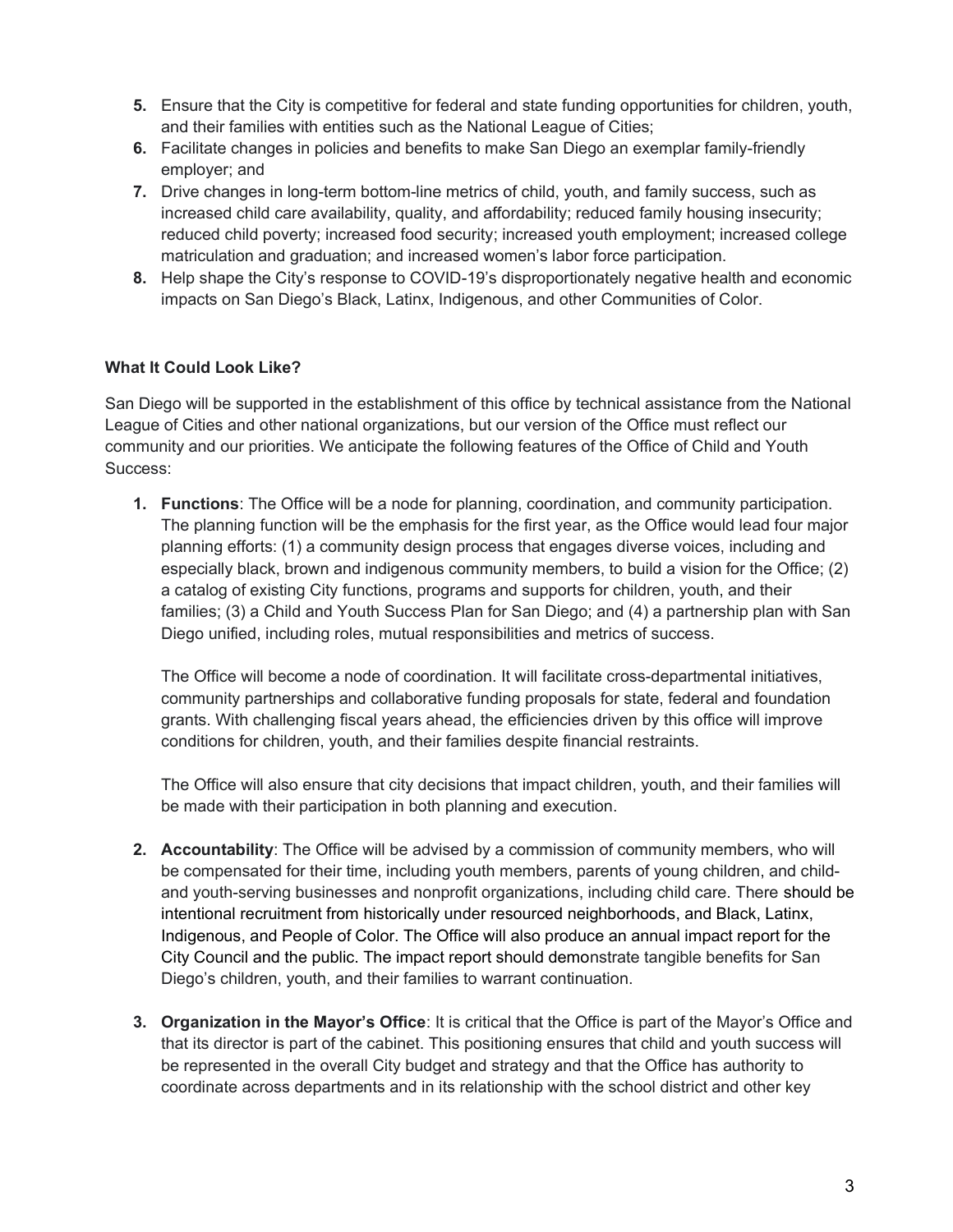community partners.

4. Evolution of Office: Over time, investment in this capacity will generate (1) understanding of the actual cost of supporting young people and families to succeed; (2) realization of Innovative models, such as Community Schools; inclusive leadership for change and for our city's future; and deeper relationships among child, youth, and family supporting entities in San Diego. This will position the City to secure new funding, not just in grants but also through potential new public funding dedicated to children, youth, and their families.

# Next Steps Together, Creating the Office

- 1. The City of San Diego allocates \$350,000 to hire an Executive Director and facilitate the community design process for the first year of the office.
- 2. Office conducts a Community Design Survey to gain comprehensive feedback about the priorities of the Office from San Diego communities, with intention to work with underrepresented neighborhoods and community members who are Black, Indigenous, and People of Color.
- 3. Office facilitates Community Design Sessions to help determine structure and success metrics of office, youth roles, and processes for engaging the community.
- 4. In 2021, San Diego's Office of Child and Youth Success officially opens with community celebration

# For further information or inquiry please reach out to Funding the Next Generation Advisor, Lara Kohn, laura@laurakohn.org.